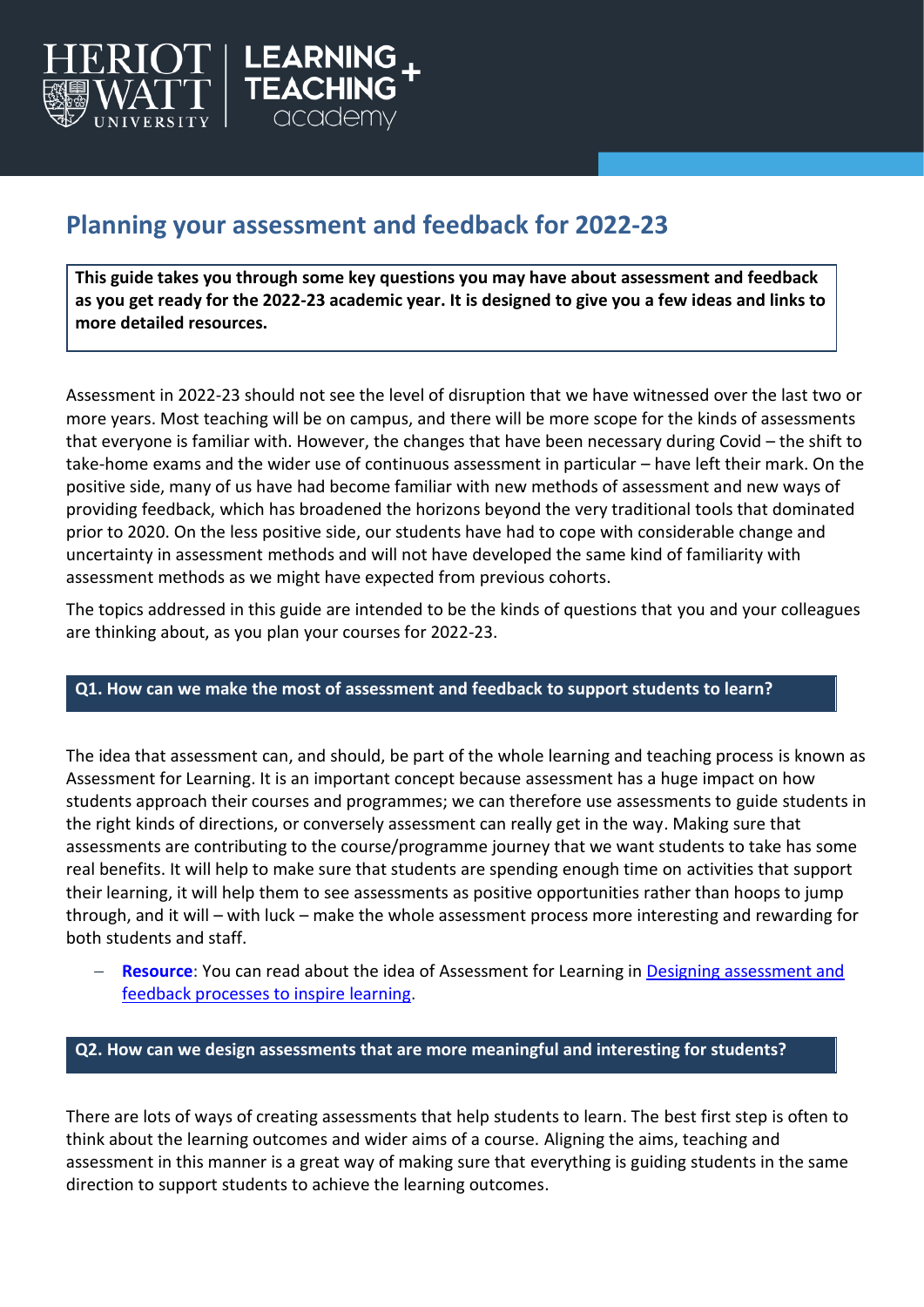**Resource:** You can read a step-by-step guide to designing assessments based on learning outcomes in [How to design assessments for learning.](https://lta.hw.ac.uk/wp-content/uploads/22_AFL_How-to-design-assessments-for-learning.pdf)

One way of making assessments more interesting for students (and often for staff as well) is to make them more 'authentic', which means creating assessment tasks that have a meaning to students beyond just acquiring grades. A common approach is to design an assessment that is based around the kind of complex, real-world task that students might encounter when they graduate.

**Resource:** You can read practical advice in A step-by-step guide to designing more authentic [assessments.](https://lta.hw.ac.uk/wp-content/uploads/GUIDE-NO31_A-step-by-step-guide-to-designing-more-authentic-assessments.pdf)

#### **Q3. How can we make the most of exams?**

After over two years of mostly take-home, open-book exams, 2022-23 will see the possibility return of wider use of in-person, closed-book exams. While some teaching teams and individuals will want to continue using continuous assessments and some form of take-home exam, others will want to make use of in-person exams. Whatever decision is made, what we have learnt from the recent past will be useful in making the most of exams as educational opportunities.

Take-home, open-book exams are not just useful in an emergency situation such as a pandemic, they are a valuable assessment format in their own right. They have benefits in terms of reduced emphasis on memory, greater similarity to real-world tasks, and reduced exam anxiety for some students. However, during Covid we have learnt some important lessons about students' experiences of this type of exams, such as the importance of clear expectations and time management.

- **Resource:** You can read a guide to [turning a conventional exam into a take-home exam,](https://lta.hw.ac.uk/wp-content/uploads/Assessments-Making-your-exam-work-as-a-take-home-assessment.pdf) and a guide to [creating a take-home exam from scratch.](https://lta.hw.ac.uk/wp-content/uploads/SSLO_Creating-a-take-home-exam.pdf)
- − **Resource**: You can read about HWU stud[ents' experiences of the take](https://lta.hw.ac.uk/wp-content/uploads/THEs-The-student-perspective.pdf)-home exams in May 2020.

When creating any exam paper, there are useful general tips about what to think about, such as getting feedback from colleagues, making sure that the exam allows students to demonstrate how they meet the course's learning outcomes, and proof-reading your paper carefully.

**Resource:** There are general exam-writing tips in [In at the Deep End.](https://www2.hw.ac.uk/mediaservices/pageflip/LTA/In_at_the_Deep_End_Document/In_at_the_Deep_End_Document.pdf#page=38)

One common disadvantage of exams is the lack of feedback, which can be a big obstacle to students using them as opportunities to learn. However, there are ways of letting students know how they performed in the exam, such as providing whole-class feedback or running exam feedback sessions shortly afterwards.

**Resource**: You can find useful ideas in [Helping students to benefit from feedback on exams.](https://lta.hw.ac.uk/wp-content/uploads/GUIDE-NO12_Helping-students-to-benefit-from-feedback-on-exams.pdf)

#### **Q4. How can we make the most of continuous assessments?**

During Covid, many courses responded by shifting from exams to wider use of continuous assessments. While some will want to move back to exams (whether take-home or in-person) there are benefits to the continuing use of continuous assessments. An incredibly wide range of formats are available to courses using continuous assessments, allowing them to fit assessments to the kinds of knowledge and skills that courses are aiming to develop.

− **Resource**: Useful lists of assessment methods are available from the [London School of Economics](https://info.lse.ac.uk/staff/divisions/Eden-Centre/Assessment-Toolkit/Assessment-methods/Assessment-methods) [and Political Science,](https://info.lse.ac.uk/staff/divisions/Eden-Centre/Assessment-Toolkit/Assessment-methods/Assessment-methods) and the [University of Reading.](https://www.reading.ac.uk/web/files/eia/A-Z_of_Assessment_Methods_FINAL_table.pdf)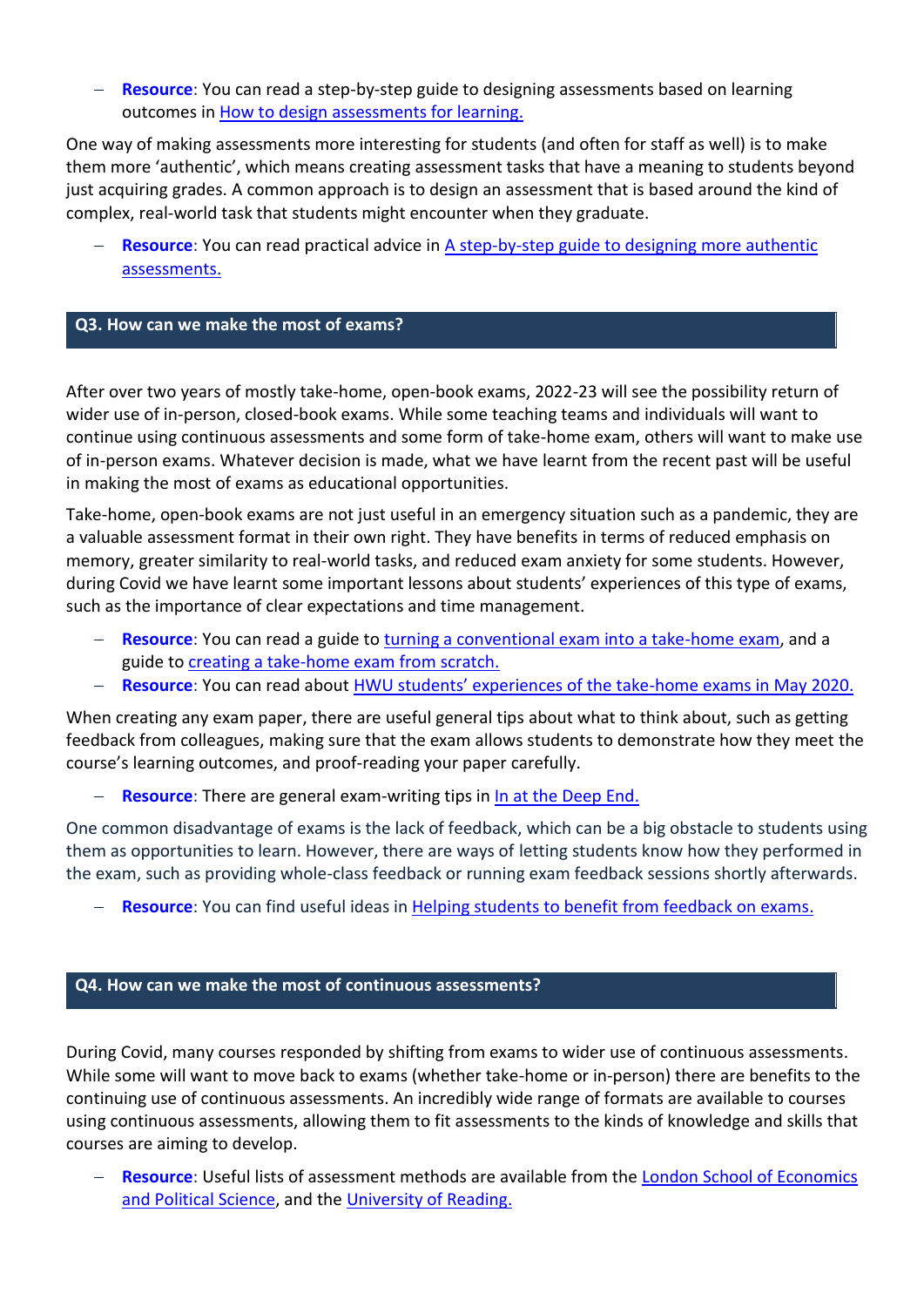The shift from exams to wider use of continuous assessment is a long-term trend in higher education. Continuous assessment can often help to support deeper understanding (rather than information recall), involve less unhelpful anxiety for students, can be better at yielding useful information for students about their performance and progress, and – with a bit of thought – many of the concerns about academic integrity can be managed.

**Resource:** You can read some advice about [shifting from exams to coursework,](https://lta.hw.ac.uk/wp-content/uploads/Assessments-Guide-to-exam-alternatives.pdf) and there are ideas about exam alternatives in [Alternatives to essays.](https://lta.hw.ac.uk/wp-content/uploads/GUIDE-NO6_Alternatives-to-essays.pdf)

#### **Q5. How can we help students understand what assessments expect of them?**

A common challenge is making sure that students understand what they need to do in assessments. Even if we provide detailed marking criteria and explicit rubrics, students often either do not read the information, or struggle to understand what we are looking for. 'Assessment literacy' – meaning that they understand the rules of the assessment game – is always important, and particularly when there is a lot of variation and flux in assessment methods, as there has been recently.

**Resource:** There are ideas in [Helping students appreciate what's expected of them in assessment](https://lta.hw.ac.uk/wp-content/uploads/GUIDE-NO8_Assessment-Literacy.pdf).

One way of helping students to understand assessment requirements is to give them exemplars of work, ideally with some discussion activity to get them thinking about what is good and bad about those exemplars.

**Resource**: There are suggestions about exemplars in Using exemplars to enhance learning and [support achievement.](https://lta.hw.ac.uk/wp-content/uploads/GUIDE-NO9_Exemplers.pdf)

Another approach is to get students to assess their own work, in order to develop a better understanding of how well their own work matches the requirements of assessments.

**Resource:** You can find ideas about student self-assessment in Getting students to self-assess to [deepen their learning and develop feedback dialogues.](https://lta.hw.ac.uk/wp-content/uploads/GUIDE-NO7_Getting-students-to-self-assess.pdf)

**Q6. How can we stop students from engaging in plagiarism, collusion, contract cheating and other sorts of academic misconduct?**

Academic misconduct of various forms has been a particular concern over the past few years, with an increased level of student misconduct cases associated with the alternative take-home exam formats that have been used during the pandemic. More positively, academic integrity – the understanding and motivation to engage in good academic practice – is a key part of what we want our students to learn as they progress through their degrees. Plagiarism and other forms of misconduct are sector-wide concerns, and there has been quite a lot of research about its prevalence and causes. The evidence about the extent of academic misconduct is complex and somewhat contradictory. There is also a growing body of research about why some students engage in academic misconduct, with reasons relating both to individual students (e.g. poor knowledge of academic practice) and context (e.g. the attitudes of teaching staff).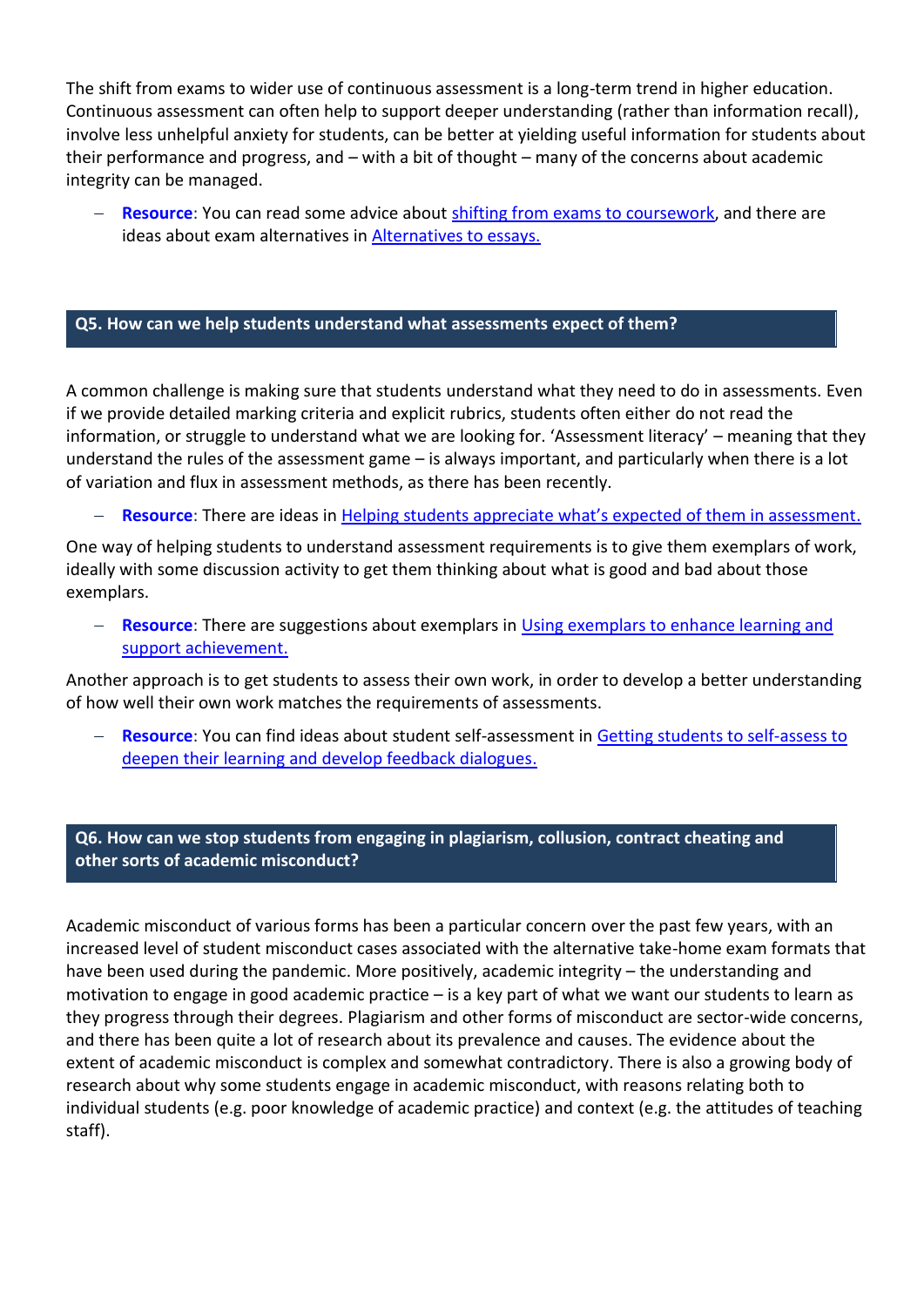− **Resource**: There are summaries of relevant evidence in [Understanding academic integrity:](https://lta.hw.ac.uk/wp-content/uploads/GUIDE-NO33_Understanding-academic-integrity_Extent.pdf)  [considering the extent of student academic misconducts in Higher Education](https://lta.hw.ac.uk/wp-content/uploads/GUIDE-NO33_Understanding-academic-integrity_Extent.pdf) and [Understanding](https://lta.hw.ac.uk/wp-content/uploads/GUIDE-NO34_Understanding-academic-integrity_Explanatory-factors.pdf)  [academic integrity: exploring explanatory factors in Higher Education.](https://lta.hw.ac.uk/wp-content/uploads/GUIDE-NO34_Understanding-academic-integrity_Explanatory-factors.pdf)

While there will always be some students who try and cheat on their assessments, there are things we can do to reduce the motivation and opportunities to engage in plagiarism etc. Clear and consistent policies, helping students to understand good academic practice in their subject, designing assessments to make them more personal and context-specific, academic staff developing their understanding of academic integrity and the root causes of academic misconduct: these are some of the things that we can do to address the problem of academic misconduct.

**Resource:** Ideas about how to address academic misconduct, drawn from the research, can be found in [Understanding academic integrity: strategies and interventions in Higher Education.](https://lta.hw.ac.uk/wp-content/uploads/GUIDE-NO35_Understanding-academic-integrity_Strategies.pdf)

## **Q7. How can we provide feedback to students more efficiently?**

Providing constructive, detailed feedback is one of the best things we can do to help students to learn. Unfortunately, it can also be incredibly time-consuming, particularly with large classes. However, there are some ways in which we can streamline the process of providing feedback, such as making use of whole-class feedback, or banks of feedback comments that can be reused.

- **Resource:** You can find some ideas about providing feedback efficiently in Streamlining feedback [on summative tasks,](https://lta.hw.ac.uk/wp-content/uploads/Guide-NO4_streamlining-feedback-on-summative-tasks.pdf) and there is general advice about providing effective feedback in [Commenting constructively on assessed work.](https://lta.hw.ac.uk/wp-content/uploads/Guide-NO1_Commenting-Constructively.pdf)
- − **Resource**: You can find advice about making the most of the grading tools in SpeedGrader in the [Canvas Instructor Guide,](https://community.canvaslms.com/t5/Instructor-Guide/tkb-p/Instructor#SpeedGrader) such as [how to use a comment library.](https://community.canvaslms.com/t5/Instructor-Guide/How-do-I-use-the-Comment-Library-in-SpeedGrader/ta-p/469482)

# **Q8. How can we encourage students to pay attention to the feedback that we provide them with?**

It can be frustrating when we make the time to provide students with feedback, only to find that some students do not use the feedback to think about how they can improve their work. Traditionally, university teachers have relied on a hope that students act on feedback, but there are some good ideas about how we can encourage and support that process. For example, we can talk to students about what they are supposed to do with feedback, or focus on providing feedback mid-course so that they have a chance to act on the feedback.

**Resource:** There are suggestions about how to encourage students to use feedback in Getting [students to engage with feedback.](https://lta.hw.ac.uk/wp-content/uploads/Guide-NO2_Getting-students-engaged.pdf)

#### **Q9. How can I deal with common assessment challenges?**

Assessment is one of the trickier aspects of learning and teaching. It is time-consuming, and the high stakes involved can make it an anxious experience for students (and sometimes for staff as well). In particular, making the most of assessments as educational opportunities can involve overcoming